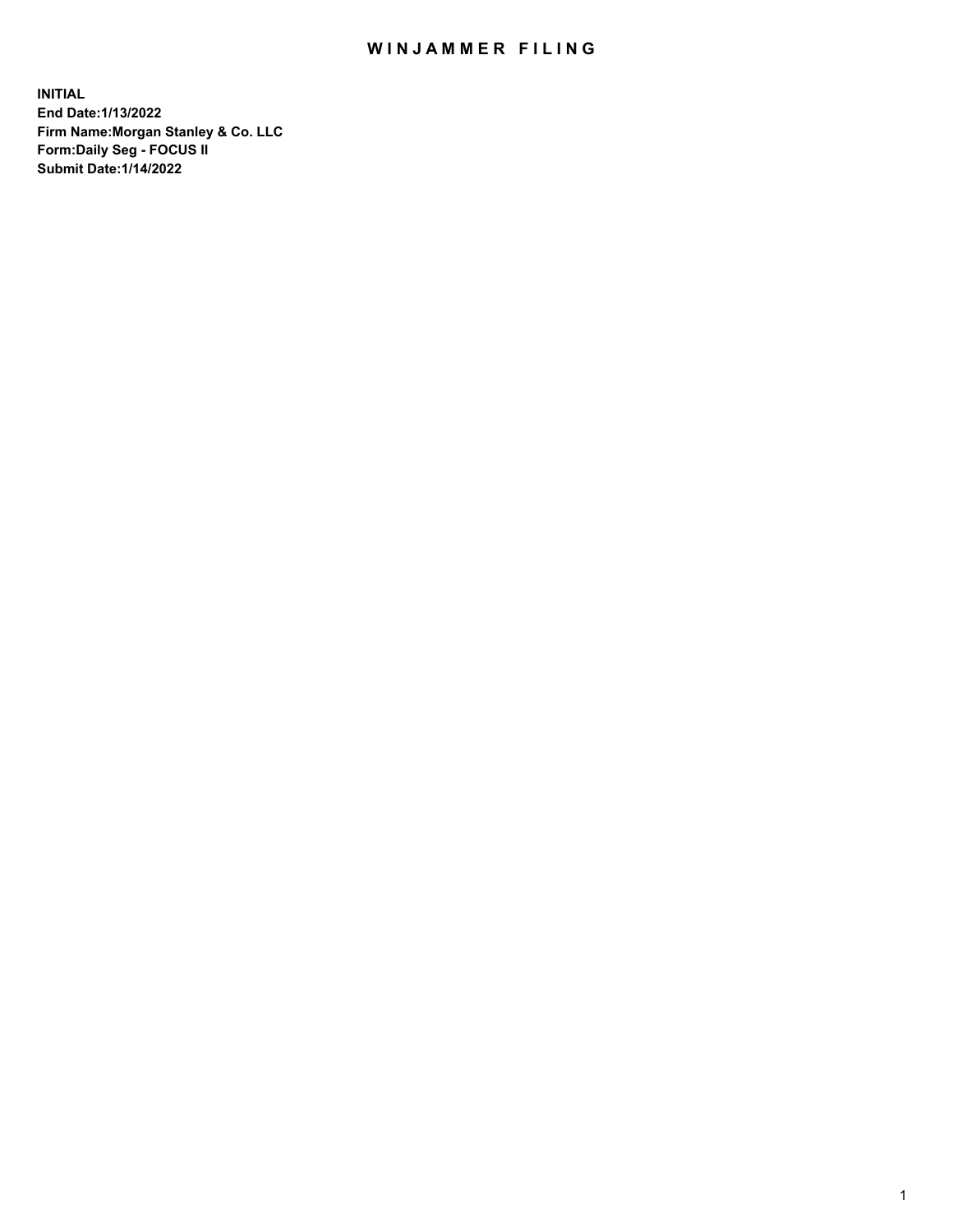**INITIAL End Date:1/13/2022 Firm Name:Morgan Stanley & Co. LLC Form:Daily Seg - FOCUS II Submit Date:1/14/2022 Daily Segregation - Cover Page**

| Name of Company                                                                                                                                                                                                                                                                                                                | Morgan Stanley & Co. LLC                               |
|--------------------------------------------------------------------------------------------------------------------------------------------------------------------------------------------------------------------------------------------------------------------------------------------------------------------------------|--------------------------------------------------------|
| <b>Contact Name</b>                                                                                                                                                                                                                                                                                                            | <b>Ikram Shah</b>                                      |
| <b>Contact Phone Number</b>                                                                                                                                                                                                                                                                                                    | 212-276-0963                                           |
| <b>Contact Email Address</b>                                                                                                                                                                                                                                                                                                   | Ikram.shah@morganstanley.com                           |
| FCM's Customer Segregated Funds Residual Interest Target (choose one):<br>a. Minimum dollar amount: : or<br>b. Minimum percentage of customer segregated funds required:%; or<br>c. Dollar amount range between: and; or<br>d. Percentage range of customer segregated funds required between:% and%.                          | 235,000,000<br><u>0</u><br>0 Q<br><u>00</u>            |
| FCM's Customer Secured Amount Funds Residual Interest Target (choose one):<br>a. Minimum dollar amount: ; or<br>b. Minimum percentage of customer secured funds required:%; or<br>c. Dollar amount range between: and; or<br>d. Percentage range of customer secured funds required between:% and%.                            | 140,000,000<br><u>0</u><br><u>00</u><br>0 <sub>0</sub> |
| FCM's Cleared Swaps Customer Collateral Residual Interest Target (choose one):<br>a. Minimum dollar amount: ; or<br>b. Minimum percentage of cleared swaps customer collateral required:% ; or<br>c. Dollar amount range between: and; or<br>d. Percentage range of cleared swaps customer collateral required between:% and%. | 92,000,000<br><u>0</u><br><u>00</u><br>0 <sub>0</sub>  |

Attach supporting documents CH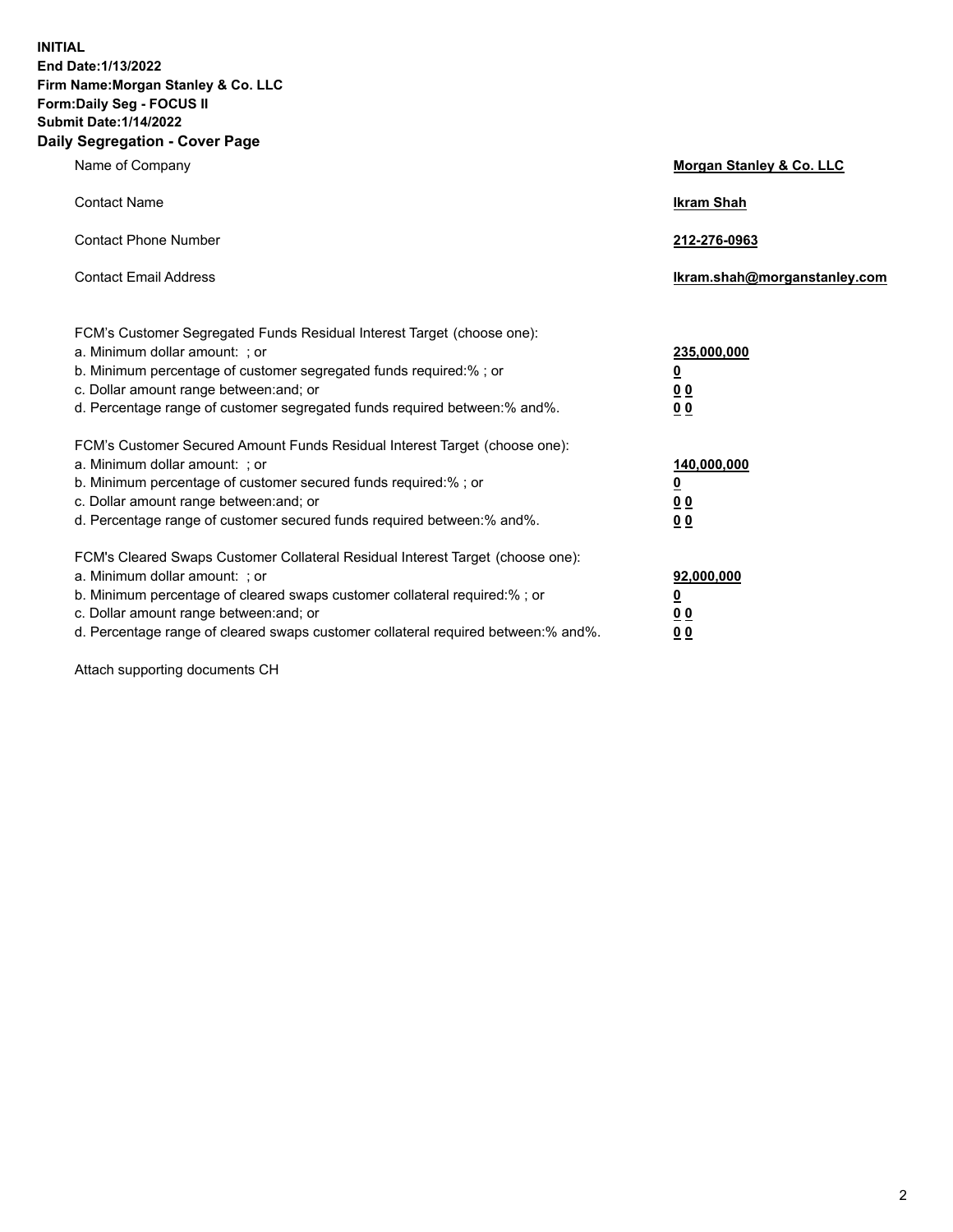## **INITIAL End Date:1/13/2022 Firm Name:Morgan Stanley & Co. LLC Form:Daily Seg - FOCUS II Submit Date:1/14/2022 Daily Segregation - Secured Amounts** Foreign Futures and Foreign Options Secured Amounts

Amount required to be set aside pursuant to law, rule or regulation of a foreign government or a rule of a self-regulatory organization authorized thereunder

- 1. Net ledger balance Foreign Futures and Foreign Option Trading All Customers A. Cash **5,255,839,488** [7315]
	- B. Securities (at market) **1,904,359,617** [7317]
- 2. Net unrealized profit (loss) in open futures contracts traded on a foreign board of trade **1,019,427,099** [7325]
- 3. Exchange traded options
	- a. Market value of open option contracts purchased on a foreign board of trade **25,672,725** [7335]
	- b. Market value of open contracts granted (sold) on a foreign board of trade **-14,335,760** [7337]
- 4. Net equity (deficit) (add lines 1. 2. and 3.) **8,190,963,169** [7345]
- 5. Account liquidating to a deficit and account with a debit balances gross amount **63,870,525** [7351] Less: amount offset by customer owned securities **-60,618,203** [7352] **3,252,322**
- 6. Amount required to be set aside as the secured amount Net Liquidating Equity Method (add lines 4 and 5)
- 7. Greater of amount required to be set aside pursuant to foreign jurisdiction (above) or line 6.

## FUNDS DEPOSITED IN SEPARATE REGULATION 30.7 ACCOUNTS

- 1. Cash in banks
	- A. Banks located in the United States **501,873,986** [7500]
	- B. Other banks qualified under Regulation 30.7 **381,395,286** [7520] **883,269,272**
- 2. Securities
	- A. In safekeeping with banks located in the United States **519,215,914** [7540]
	- B. In safekeeping with other banks qualified under Regulation 30.7 **112,368,771** [7560] **631,584,685**
- 3. Equities with registered futures commission merchants
	-
	- B. Securities **0** [7590]
	- C. Unrealized gain (loss) on open futures contracts **2,467,704** [7600]
	- D. Value of long option contracts **0** [7610]
	- E. Value of short option contracts **0** [7615] **8,936,171** [7620]
- 4. Amounts held by clearing organizations of foreign boards of trade
	-
	- B. Securities **0** [7650]
	- C. Amount due to (from) clearing organization daily variation **0** [7660]
	- D. Value of long option contracts **0** [7670]
	- E. Value of short option contracts **0** [7675] **0** [7680]
- 5. Amounts held by members of foreign boards of trade
	-
	-
	- C. Unrealized gain (loss) on open futures contracts **1,016,959,394** [7720]
	- D. Value of long option contracts **25,672,725** [7730]
	- E. Value of short option contracts **-14,335,760** [7735] **6,990,176,995**
- 6. Amounts with other depositories designated by a foreign board of trade **0** [7760]
- 7. Segregated funds on hand **0** [7765]
- 8. Total funds in separate section 30.7 accounts **8,513,967,123** [7770]
- 9. Excess (deficiency) Set Aside for Secured Amount (subtract line 7 Secured Statement Page 1 from Line 8)
- 10. Management Target Amount for Excess funds in separate section 30.7 accounts **140,000,000** [7780]
- 11. Excess (deficiency) funds in separate 30.7 accounts over (under) Management Target **179,751,632** [7785]

| . – |  |
|-----|--|
|-----|--|

[7354] **8,194,215,491** [7355]

**8,194,215,491** [7360]

[7530]

[7570]

A. Cash **6,468,467** [7580]

A. Cash **0** [7640]

 A. Cash **4,689,105,704** [7700] B. Securities **1,272,774,932** [7710] [7740] **319,751,632** [7380]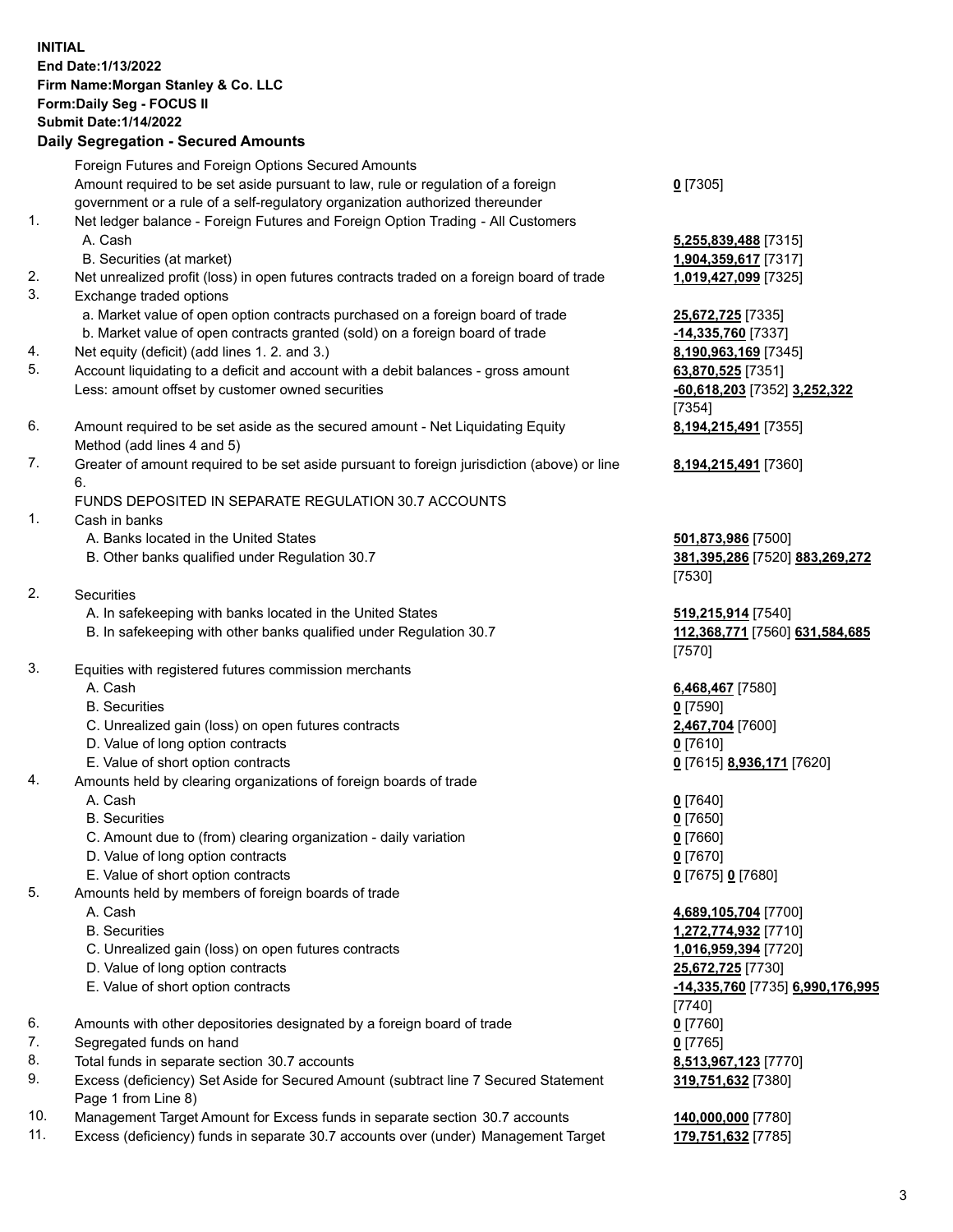**INITIAL End Date:1/13/2022 Firm Name:Morgan Stanley & Co. LLC Form:Daily Seg - FOCUS II Submit Date:1/14/2022 Daily Segregation - Segregation Statement** SEGREGATION REQUIREMENTS(Section 4d(2) of the CEAct) 1. Net ledger balance A. Cash **15,925,037,093** [7010] B. Securities (at market) **6,897,428,245** [7020] 2. Net unrealized profit (loss) in open futures contracts traded on a contract market **-151,996,498** [7030] 3. Exchange traded options A. Add market value of open option contracts purchased on a contract market **1,180,128,734** [7032] B. Deduct market value of open option contracts granted (sold) on a contract market **-648,702,461** [7033] 4. Net equity (deficit) (add lines 1, 2 and 3) **23,201,895,113** [7040] 5. Accounts liquidating to a deficit and accounts with debit balances - gross amount **460,837,423** [7045] Less: amount offset by customer securities **-445,833,862** [7047] **15,003,561** [7050] 6. Amount required to be segregated (add lines 4 and 5) **23,216,898,674** [7060] FUNDS IN SEGREGATED ACCOUNTS 7. Deposited in segregated funds bank accounts A. Cash **2,393,116,909** [7070] B. Securities representing investments of customers' funds (at market) **0** [7080] C. Securities held for particular customers or option customers in lieu of cash (at market) **2,447,052,159** [7090] 8. Margins on deposit with derivatives clearing organizations of contract markets A. Cash **14,323,301,695** [7100] B. Securities representing investments of customers' funds (at market) **0** [7110] C. Securities held for particular customers or option customers in lieu of cash (at market) **4,297,556,667** [7120] 9. Net settlement from (to) derivatives clearing organizations of contract markets **-546,692,973** [7130] 10. Exchange traded options A. Value of open long option contracts **1,180,128,734** [7132] B. Value of open short option contracts **-648,702,461** [7133] 11. Net equities with other FCMs A. Net liquidating equity **4,034,015** [7140] B. Securities representing investments of customers' funds (at market) **0** [7160] C. Securities held for particular customers or option customers in lieu of cash (at market) **0** [7170] 12. Segregated funds on hand **152,819,419** [7150] 13. Total amount in segregation (add lines 7 through 12) **23,602,614,164** [7180] 14. Excess (deficiency) funds in segregation (subtract line 6 from line 13) **385,715,490** [7190]

- 15. Management Target Amount for Excess funds in segregation **235,000,000** [7194]
- 16. Excess (deficiency) funds in segregation over (under) Management Target Amount Excess